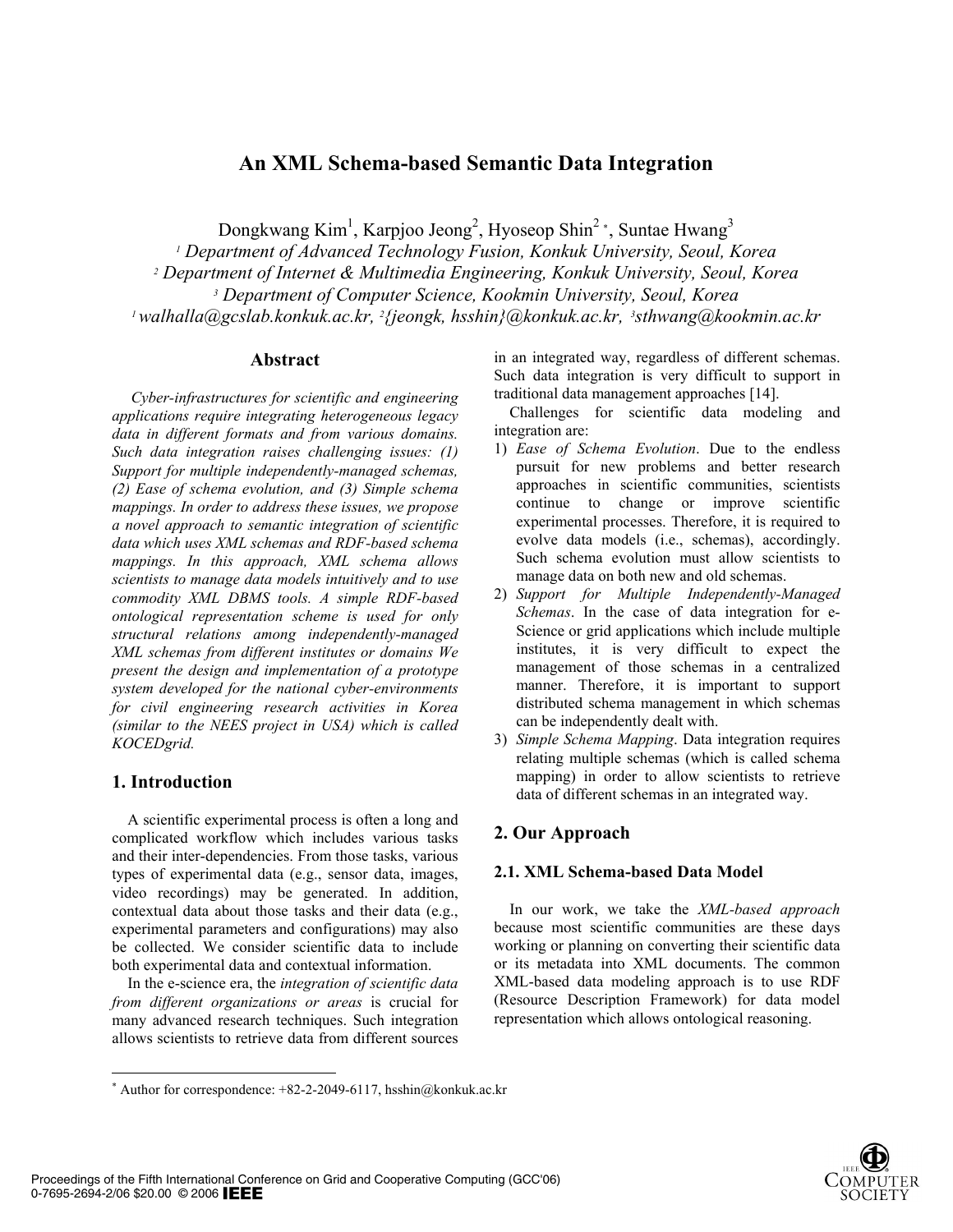But we use *XML schema for data model representation* and *RDF only for schema mapping* because XML schemas are more intuitive than RDF representations and RDF-based reasoning requires serious processing overheads. XML schemas also allow us to use commodity data management software such as XML DMBS [6] and query processing systems such as XQuery [7, 8].

#### **2.2. Schema Management**

In our approach, we assume multiple sites to participate in data integration and to *manage their own schemas independently*. In order to support simple queries, we also assume a global schema registration system and query generation system. This global layer is designed to allow the user to formulate queries without understanding those multiple schemas in detail.

As explained previously, *schema evolution* (i.e., experimental process evolution) is crucial for scientific data management. There have been a lot of research work on schema evolution in the database community, but it is still challenging in the traditional relational database system [9]. In our approach, we take a simple approach which treats those schemas as independent. For example, suppose that site A creates a schema, and then site B extends it. We allow both sites to manage those schemas independently, but provide the global query generation system which creates a separate query.

In order to facilitate query generation for multiple schemas, we use *schema mapping mechanisms*. We design the schema registration system to manage XML schemas in RDF in order to support ontological reasoning among multiple schemas. The difference between our approach and conventional RDF-based ontology approach is that we do not represent a domain structure (concepts and their relationships), but the hierarchical structures of XML schemas and simple equivalence relationships among elements among them.

# **3. System Design**

#### **3.1. System Model**

<Figure 1> describes the scenario of the proposed data integration system. It consists of two processes. One is defining and registering metadata model of research data and it is establishing integrated ontology. Another process is semantically searching the data sources by using the integrated ontology.

In first process, we define data model of metadata including experiment information (e.g., site name & description, participants) and result data, and register this data model into schema database. Then we establish integrated ontology that describes structural differences between this data models and the predefined model; 1) Schema Creation.





The second process is the integrated search using the defined ontology. Scientists select elements in integrated ontology and inserting search words using UI based Web, and then RDQL [10] queries are generated from inserted parameters. The system makes it possible to know structural information of XML Schema through executing the generated RDQL and recognizing structural relationships between the elements in the ontology. Finally, It make XQuery fitting on these data model and be executing the XQuery and show merging results of these to user; 2) Searching.

#### **3.2. Schema Mapping & Integrated Searching**

The goals of our schema mapping are to overcome structural conflicts by representing semantic relationships between elements of xml schema-based data models. We express structural relationships between elements and sub-elements of data model as RDF statement [11], and establish the relationships between elements of other data models. The Global Schema (integrated ontology) is created by including this information.



**Fig 2 Structural relationships between elements**  We define translation roles for representing elements of data model into RDF as follows. It

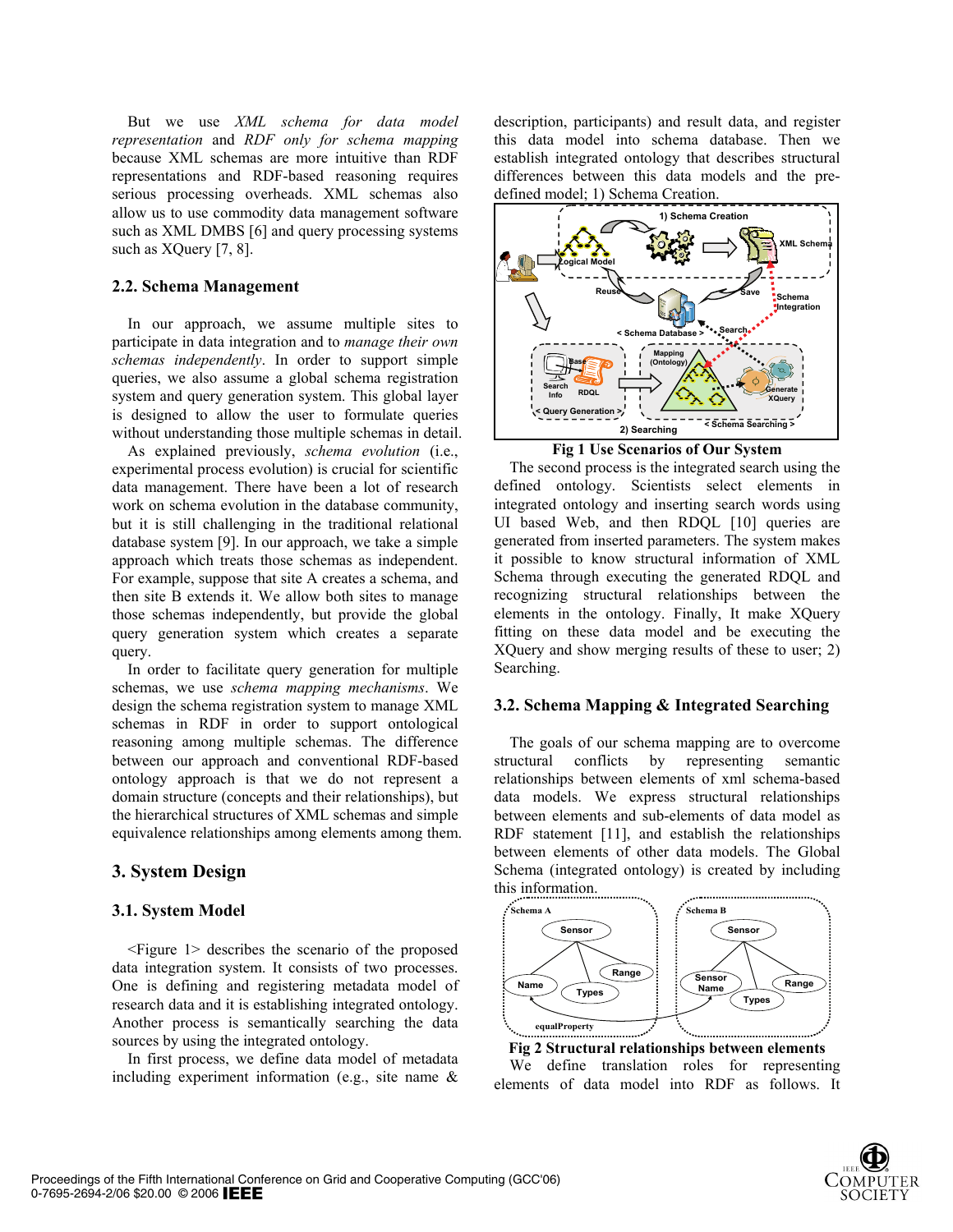represents all elements of the model into subjects and sub-elements into objects (1). And then, there are linking relationships between element and element of other schema (2). There are three predicates to define above-mentioned relationships of elements and one relationship between element and properties: (1) *hasProperty* , (2) *equalPropery*

Semantic searching is an integrated search between data models regardless of different structures. We can not search diverse XML Schema-based data model with different structures by using XQuery language. By using integrated ontology, we can translate inserted query to XQuery adapted every schema in schema database.

The execution of query is executed as follows:

1) Scientists insert elements and query keyword for searching (e.g.,  $X = Y310a'$  and  $Y \le 823.5$ ).

2) Inserted queries are translated RDQL to search elements linked by equalProperty in integrated ontology(Step.1) and it find relational parent elements linked by hasProperty by executing these query (Step.2)

3) The results of RDQL with structural information of schema are translated XQuery and each XQuery are executed against each schema.

4) Our system collects all the results.

| while not end (insert Querys) {                                           |
|---------------------------------------------------------------------------|
| $//$ Step.1                                                               |
| equalResult = select ?x where ( insertQuerys[i], equalPropery, ?x );      |
| $\frac{1}{2}$ Step. 2                                                     |
| while not end(equalResult) {                                              |
| equalStructure = select ?y where $($ ?y, hasProperty, equalResult[j] $);$ |
|                                                                           |
| $\frac{1}{3}$ Step.3                                                      |
| generated $xquerys[i] = RDFtoXQuery( equalStructure, disjointStructure);$ |
|                                                                           |
| $\frac{1}{3}$ Step.4                                                      |
| execute generated xquerys[];                                              |

**Fig 3 Integrated Searching Algorithm** 

### **4. Implementation**

#### **4.1. System Architecture**

Our system consists of two components to support managing schema and integrated searching. First component is Schema Management. It defines and managing diverse XML Schema-based data model and establish structural relationships to integrated ontology. Second component is semantic search based on the integrated ontology.

In detail, Schema Management is divided into five services: Schema Register/Viewer/Modifier, Metadata Insert and Ontology Management. Schema Register define visualization tool for data model, Schema Modifier manages and modifies the existing data models. Schema Viewer is GUI-based representation tool that visualizes XML Schema for offering facility to administer. Also Ontology Management establishes integrated ontology about the registered data models. These data models and ontology are stored and managed in various databases of each system through OGSA-DAI [12]. OGSA-DAI are middleware to execute integrated query in heterogeneous database environments (e.g., eXist, Oracle).

Integrated searching service consists of RDF-based Query Generator and Ontology & Schema Searching. First of all, RDF-based Query Generator (RQG) is providing analyzed description of the integrated ontology to researchers. They select these description what they want to seek and insert search keyword, then RQG creates RDQL query based on inserted search information. Ontology & Schema Searching service receives this RDQL query, and analyzes the integrated ontology to execute the query, then this service make XQuery that are suitable for each data model of databases. These XQuery are executing at every database through OGSA-DAI and result data of query are presented to users.

### **4.2. User Interfaces for web-based semantic data management.**

We apply the approach of this paper to KOCED that is grid-infrastructure at civil engineering research area. We implement XML Schema-based metadata management and integrated searching tool that supports to define and manage data model of each experiment for effectively sharing several of research data in KOCED.

Usually, researchers do not know XML Schema language. Then, we support simple data model management tool that modifies registered existing data model by searching and appends new data model. Also we develop automatically generating data model-based insert-form interface to offer researchers opportunities to insert experiments data into database by using registered data model. Our system provides mapping tool for building ontology. Scientists easily establish relationships between new element and the integrated ontology. To support easy searching, our system provides integrated-ontology viewer as search condition. Then, researchers make search queries by selecting search elements among this search conditions and inserting search keys without structure information of data model. This query are translated RDQL and finally it is generated XQuery. There queries are executed in many schema databases over grid system by using OGSA-DAI to integrate executing query.